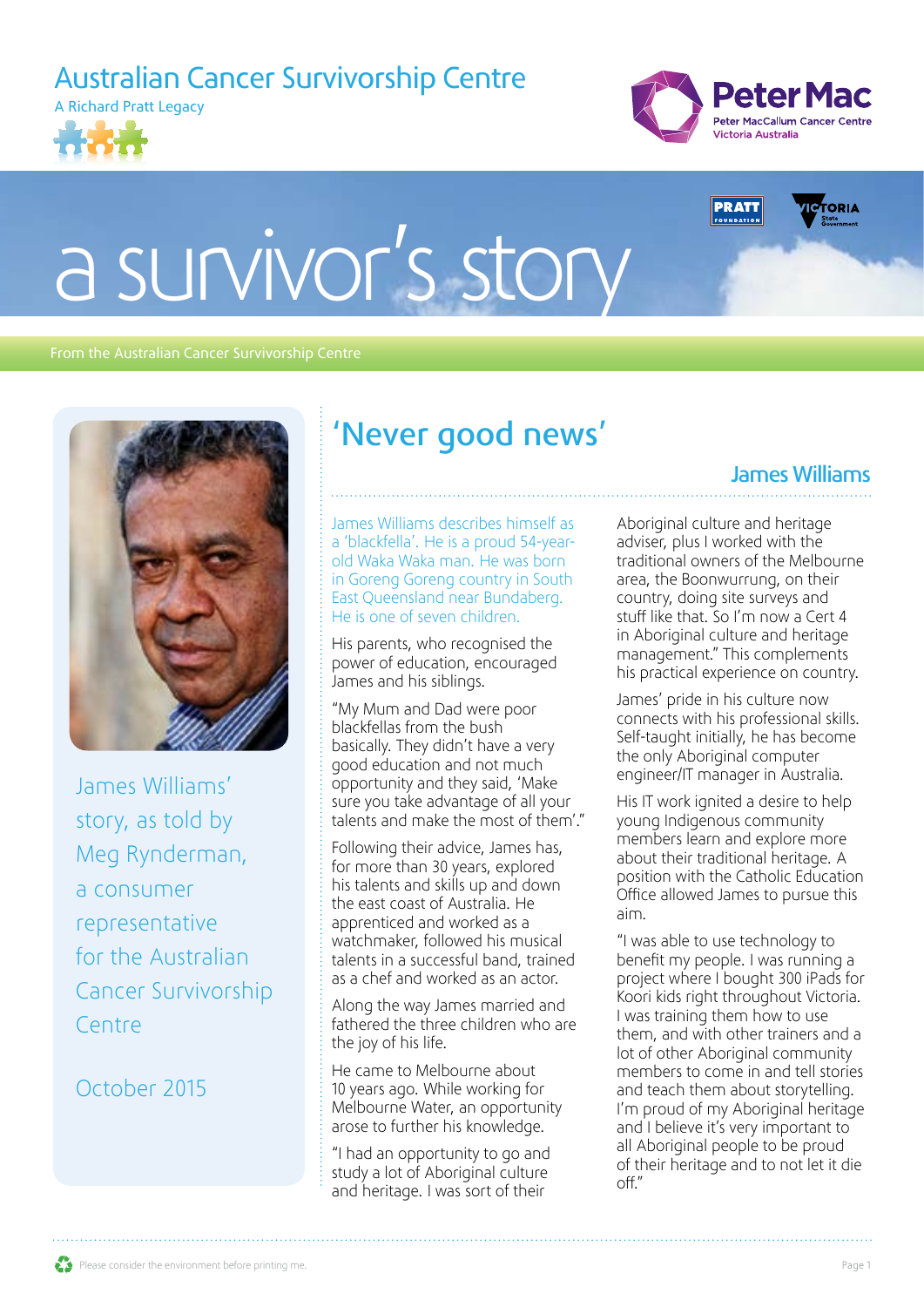# a survivor's story

#### From the Australian Cancer Survivorship Centre

Currently James travels the country, working with a very large not-forprofit organisation, supporting its remote Aboriginal community programs and IT systems.

I met James recently at Peter MacCallum Cancer Centre when he came to tell me his story – not just the story of his journey to assist his community, but also of his cancer journey.

Five years ago, in late 2009, James noticed changes in the way his body was functioning.

"I went to my medical centre and I'd been losing a lot of blood and I had to have blood tests. It was here in Melbourne at my local Aboriginal medical centre, The Gathering Place, in Maribyrnong.

"I liked going there because they were always very supportive. You go to an Aboriginal health service and you feel more comfortable because everyone there is Aboriginal. I'd feel almost as comfortable in a white surgery but it does make a



difference – you feel culturally safe, you know."

"I remember the oncologist saying 'I'm sorry, this is never good news. I'm sorry to tell you but you've got cancer'. And that's exactly how I felt – never good news. Actually, my first thoughts were 'Gee, I thought I'd die of a heart attack, I never thought I'd die of cancer'."

Rapidly admitted to Western Health Footscray Hospital, where he was diagnosed with metastatic colorectal cancer, James was scheduled for an operation to remove his sigmoid colon, to be followed by nine months of chemotherapy.

"I remember the oncologist saying 'I'm sorry, this is never good news. I'm sorry to tell you but you've got cancer'. And that's exactly how I felt – never good news. Actually, my first thoughts were 'Gee, I thought I'd die of a heart attack, I never thought I'd die of cancer'."

During his treatment James suffered side effects from the chemotherapy, including pins and needles in his hands and feet, which are only now dissipating. He says he was thankful that he'd made the decision to seek medical help.

"I'd actually done something about [my health] when the first symptoms came up. I did something about it fairly early, so I had a fairly good chance of surviving [the cancer] with the treatment. And I'd never really believed that, until after the first all clear, I thought, 'Wow, you can actually survive cancer'."

James slowly recovered and returned to work. He implemented the health messages he had learned during his experience.

"I've never had to worry about not eating properly, which is something that they always stress to make sure that you have a good diet. But that was never a problem because that was why I became a chef.

"I tried to exercise and get fit for health reasons. I did cut down on drinking alcohol more, but I never really thought I'd get [cancer] again."

Following a number of clear scans, in 2012, James' doctors discovered spots on his liver and he was diagnosed with cancer, spread to the liver.

"When they told me I had cancer spots on my liver, I said, 'No, that's got to be wrong, you must be wrong, I don't believe you'. It was probably about a year or 18 months after. I couldn't believe it and I knew how bad it was the first time and then when they told me what they were going to do the second time I thought, 'My god, this is going to be twice as horrific as it was the first time' and sure enough it was!"

His preferred treatment involved a liver resection. He had two operations over a number of months to remove the affected liver, half at a time to allow regeneration, as well as a lengthy chemotherapy regime.

For James, the side effects and his reactions to treatment the second time were dramatic. He experienced anxiety, panic attacks, anger management problems and depression. He suffered panic attacks during treatment and his chemotherapy was modified as a result. These reactions continued for almost 12 months.

Leading up to and during this same period, James' relationship with his wife had been under enormous stress and his marriage finally ended.

"There's a lot that talks about stress as a cause of cancer and I had to put up with a lot of stress. I probably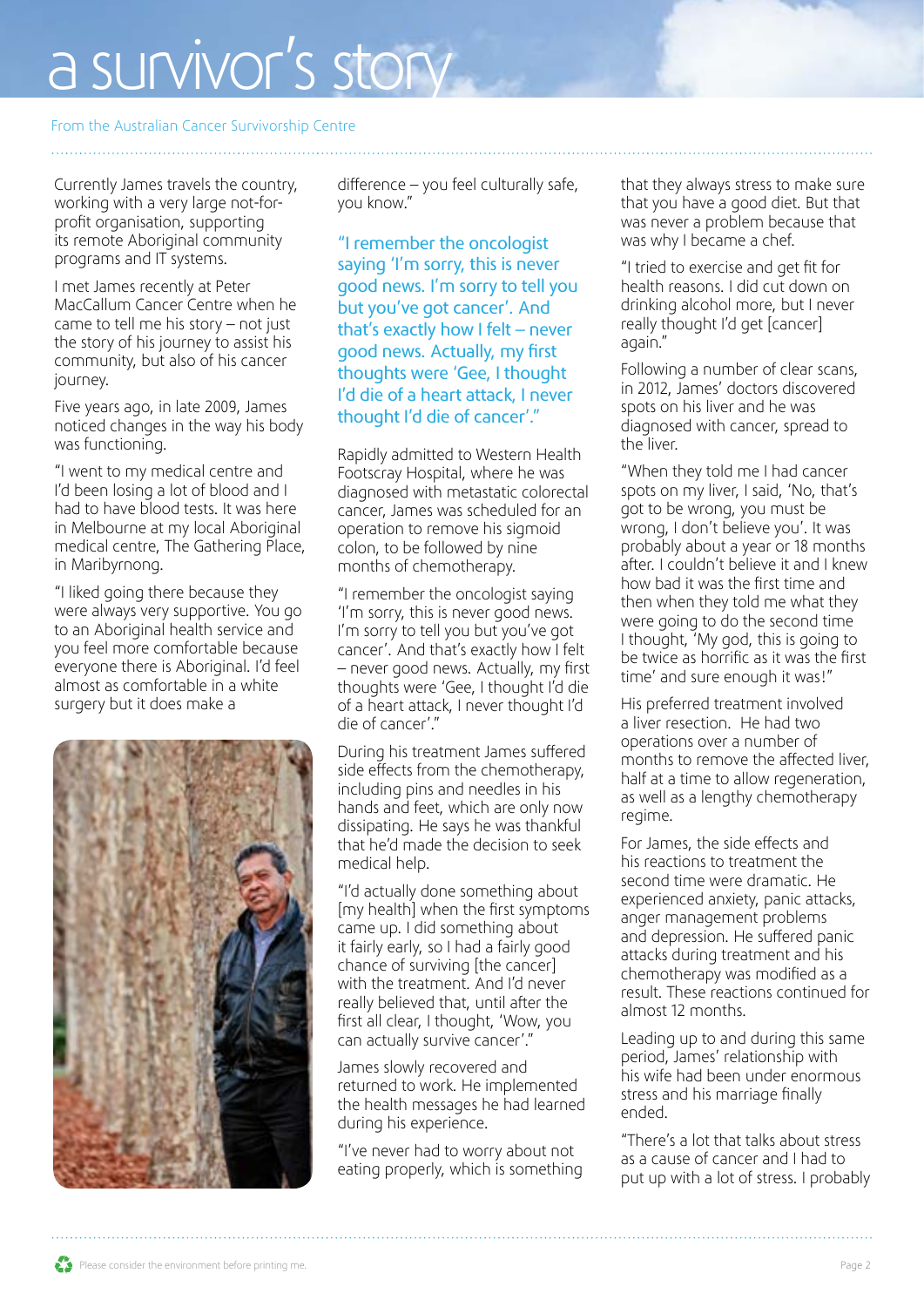

#### From the Australian Cancer Survivorship Centre



could have handled it if I didn't have cancer, but because of the fact that I was suffering from panic attacks and depression … it was because of the cancer treatment that I couldn't deal with it." James is now seeing a psychologist to assist him with his panic attacks and anger management issues.

During his treatment, while being aware of the side effects he was experiencing, James did not ask for help. "I probably should have, but I'm pretty stable and pretty happy. I think they all thought I was fine. I bought in the latest album from my band and I gave it to the oncology clinic and said, 'You need to play this, it will cheer you up'. So I think they all thought I was fantastic, I was fine, I didn't need any help."

James explained that he was a very private person and had not confided in many people about his cancer diagnoses.

"I was almost ashamed before to tell people that I had cancer. I'd only told a small number of people. It's silly, because there's no reason to be ashamed of it, because so many people are getting cancer these days, it's not unusual. I think if I was to try and think of something

it would be that I don't want to go and tell everyone that I've had cancer and have pity on me and feel sorry for me. I'm not like that. I don't want you to come and help me, I'm the kind of person to come and help you. And that's what I'm like. That's why I work for the organisation that I work for, because I want to help people."

#### "I don't want to hide any more. I'm happy to be on a brochure that says I'm a survivor because I think I'm encouraging people, I'm telling people, 'You can survive and there is hope"

His children were too young to understand what was happening: they knew he was sick but didn't understand the implications of the cancer.

James had a limited social network and family were far away. "I had no one. I just dealt with it by myself. Would have been a lot easier for me if I'd been home where my Mum is at least. My Dad's passed away, but I've got brothers and sisters and cousins and nieces and nephews. I've got a family there.

"I don't like talking on the phone or over email. I like talking face to face. You can have a better conversation, I think."

With little additional support, he managed his surgeries and other treatment, his side effects, his inability to work consistently and the subsequent financial difficulties that often go hand in hand with cancer treatment.

He did, however, contact 13 11 20 Cancer Council Information & Support, who helped him with financial advice and assistance. Subsequently he has confided in a number of his work colleagues and a member of his band.

His attitude to his cancer experience has changed with time.

"I don't want to hide any more. I'm happy to be on a brochure that says I'm a survivor because I think I'm encouraging people, I'm telling people, 'You can survive and there is hope'. And that's probably my main motivation. I wouldn't have told anyone before, but I don't care about telling anyone now because I see that there's a positive outcome for me telling everyone."

James talked about encountering ingrained attitudes towards his Aboriginality – in workplaces and from people in authority. But, during his cancer journey he has felt a shift. Many hospitals employ Aboriginal liaison officers to assist Indigenous patients through a system that is often complicated and difficult to negotiate.

"There was an Aboriginal liaison officer at the hospital. I was referred to them and did speak to them, but only the once. It was very good to speak to an Aboriginal person, I think for a lot of Aboriginal people in hospital they would be extremely important."